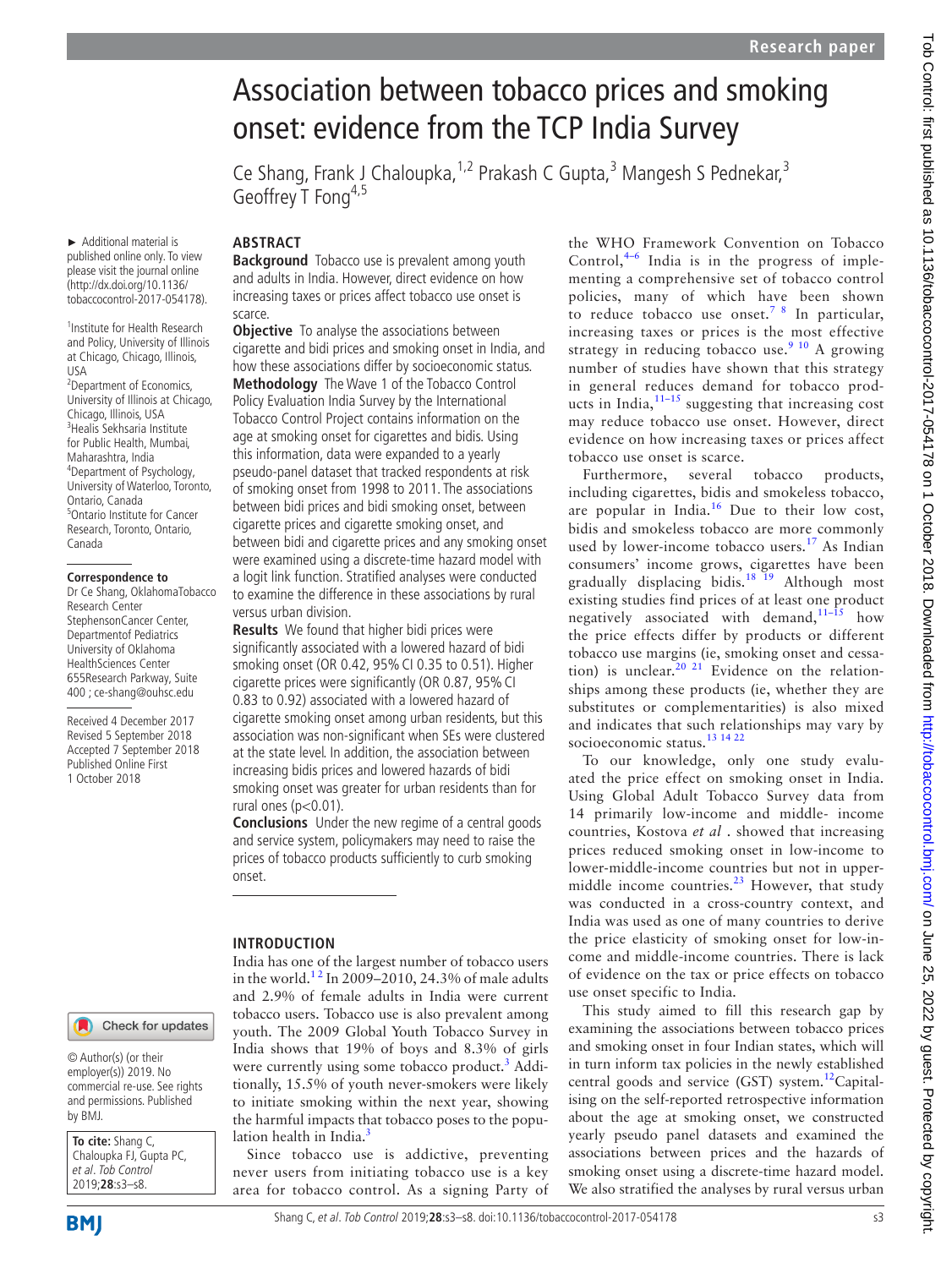region to examine the difference in these associations by socioeconomic status.

## **Data and measures**

#### **Tobacco Control Policy (TCP) India Survey**

Tobacco Control Policy India Survey (TCP India) was conducted by the International Tobacco Control (ITC) Policy Evaluation Project the IT and the Healis-Sekhsaria Institute for Public Health, as part of the ITC parallel surveys in many countries.<sup>2124</sup> It is a prospective cohort survey of adults aged 15 years or older, including 8051 tobacco users (1255 smoked tobacco users, 5991 smokeless tobacco users and 805 mixed users) and 2534 non-users, in four Indian states: Maharashtra, Madhya Pradesh, Bihar, and West Bengal.<sup>24</sup> In each state, respondents came from urban cities and their surrounding rural districts (Patna in Bihar, Kolkata in West Bengal, Indore in Madhya Pradesh and Mumbai in Maharashtra). The first wave was conducted between August 2010 and October 2011, and was used for the analyses.

#### Age at smoking onset in TCP India data

Among current tobacco users, TCP India Survey asked ever smokers of bidis and cigarettes to report their smoking onset using the following questions: 'At what age did you start smoking cigarettes?', and 'At what age did you start smoking bidis?'. Using the above self-reported retrospective information, we were able to identify the ages of cigarette and bidi smoking initiation, as well as the age when any form of smoking initiated (i.e., the initiation of either bidi or cigarette smoking). Specifically, for smokers who had smoked both bidis and cigarettes, we compared their age at bidi smoking onset with the age at cigarette smoking onset and used the younger onset age to identify any smoking initiation. Among smokers who had smoked both bidis and cigarettes, 62% (309 out of 502 smokers) reported to initiate bidi and cigarette smoking at the same age.

Among non-users of tobacco, some had used tobacco products before. However, TCP India Survey did not ask them about their age of onset. As a result, we dropped 114 non-users who had smoked in the past but were abstinent at the time of the survey. The self-reported onset age of cigarette and bidi smoking are plotted in [figure](#page-1-0) 1A,B. For both products, most frequently reported onset ages were 15, 18, 20, and 25.

### **Tobacco prices**

Price data for bidis and cigarettes were collected monthly by experts in major cities of 24 states, including the four Indian

states in the TCP India Survey, as part of routine large-scale price surveys used to construct consumer price indices (CPI) during the period 1998–2011. The collected prices were standardised to prices per 25 bidi sticks and prices per 10 cigarette sticks. Chewing tobacco prices were also collected for some of the states during a shorter period. Due to the missing data issue, we did not use chewing tobacco prices to examine smokeless tobacco onset in the analyses. Cigarette and bidi prices from 1998 to 2011 were used in the analyses. Given that TCP India Survey primarily surveyed respondents in Patna (Bihar), Kolkata (West Bengal), Indore (Madhya Pradesh) and Mumbai (Maharashtra), and their surrounding rural districts. We merged price data collected from Kolkata, Indore and Mumbai to the TCP India Survey using state identifiers. Unfortunately, tobacco prices from Patna were not available. Therefore, we merged the average tobacco prices of the Bihar state with respondents from that state in the TCP India data. Finally, these prices were adjusted for inflation and converted to 2010 rupees using the Indian national CPI reported in the World Development Indicator database.

## **Method**

## **Pseudo panel construction**

Following previous studies, $23 \times 25-28$  we expanded the TCP India Survey to annual pseudo panel data by generating data entries for each year or age when respondents were at risk of onset but had not yet initiated. First, we assumed that everyone became at risk of smoking onset at age five. This cut-off was selected by examining the age at onset reported in the TCP India data, the age range of the survey (15 or above) and the availability of price data (1998–2011). In other words, age five is the baseline for the subsequent annual follow-ups and smoking onset would be observed since age six and onwards. Next, the onset outcome variable was a dummy, that is '0', when a respondent in that year or at that age had not become a smoker. Once a respondent started to smoke (i.e., reached the age that they reported in the survey to start smoking), the dummy was assigned with a '1'. After a respondent became a smoker, the subsequent years were dropped from the sample. Therefore, for each respondent who eventually became a smoker, we observed the value '1' only once, which indicates the onset. For never-smokers including never tobacco users and smokeless tobacco users who never smoked, the outcome dummy is always '0'. Such format is suitable for a survival analysis or a discrete-time hazard model that measures the probability of a change or a transition, such as smoking onset.<sup>23</sup> 2



<span id="page-1-0"></span>**Figure 1** (A) Age at cigratte smoking onset. (B) Age at bidi smoking onset.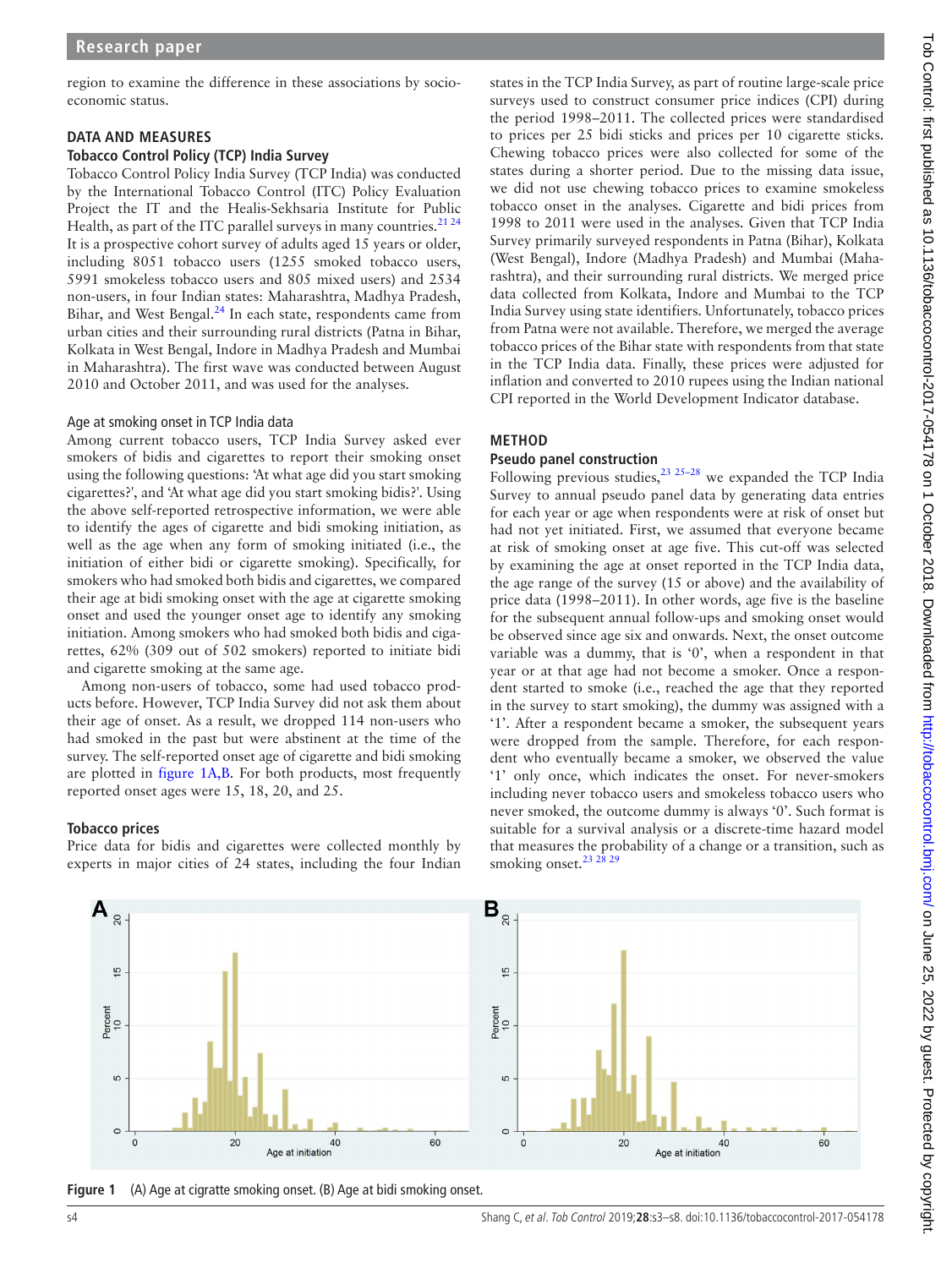The annual pseudo panel dataset was constructed separately for cigarette smoking onset, bidi smoking onset and any smoking onset. In the dataset used for estimating cigarette smoking onset, 0 implies that the respondent had not initiated cigarette smoking that year, whereas 1 implies that the respondent initiated cigarette smoking that year. Similarly, in the dataset used for estimating bidi smoking onset, 0 implies that the respondent had not initiated bidi smoking that year, whereas 1 implies that the respondent initiated bidi smoking that year. Finally, in the dataset used for estimating any smoking onset, 0 implies that the respondent had not initiated bidi or cigarette smoking (the respondent was a never-smoker) that year, whereas 1 implies that the respondent initiated smoking bidis or cigarettes or both that year.

# **Data merging and discrete-time hazard model**

To conduct the analyses, we merged the annual pseudo panel datasets with cigarette and bidi prices using year and state identifiers. The final analytical datasets span from 1998 to 2011. The associations between tobacco prices and smoking onset were then estimated using weighted logistic regressions, which have been commonly used in the literature to estimate a discrete-time hazard model.<sup>[27 30](#page-5-15)</sup> Specifically, we regressed cigarette onset on cigarette prices, bidi onset on bidi prices and any smoking onset on both cigarette and bidi prices. In the regression analyses, we controlled for a linear year trend, state fixed effects, timevarying age dummies, age squared, gender, and urban residency at the time of survey (Model 1). We also controlled for duration dependency, which is a log form of years since age five. $29$  Duration dependency controls for the hazards of outcomes change over time (ie, how likely smoking onset would occur overt time). $28$  Analyses were also evaluated by replacing the linear year trend with year fixed effects (Model 2), which is a difference-in-difference approach. We conducted both Models 1 and 2 because cigarette and bidi prices were highly correlated with state and year fixed effects in the study period—they together explained 97% of variation in cigarette prices and 96% in bidi prices. Nonetheless, Model 2 was taken as the benchmark model throughout this study.

We further analysed the benchmark model using subsamples stratified by urban versus rural residency at the time of the TCP India Survey and tested the difference in the associations between prices and smoking onset by residency. By doing so, we made the assumption that respondents did not move between urban and rural areas over time. Additional analyses stratified by gender were also conducted and results are available on request. We conducted two sets of sensitivity analyses using the benchmark model. The first set used age six instead of age five as the youngest age to be at risk of smoking onset. The second set used only price data from 2003 to 2011 because some Indian states may have changed their data collection method around 2002, although this change did not seem to happen in the four Indian states in the TCP India Survey. All regressions accounted for inter-temporal correlations within the same individual and were conducted using Stata V.14.1.

# **Findings**

In [table](#page-2-0) 1, we report summary statistics for the samples used to analyse cigarette smoking onset (n=111996), bidi smoking onset (n=113566) and any smoking onset (n=105402), and for samples stratified by rural/urban division. The average probabilities of initiating smoking were 6.2%–6.3%. The means of other independent variables were roughly the same across the

<span id="page-2-0"></span>

| Weighted summary statistics<br>Table 1 |                    |                 |                 |  |  |  |
|----------------------------------------|--------------------|-----------------|-----------------|--|--|--|
| Variable/mean (SD)                     | <b>Full sample</b> | Urban           | <b>Rural</b>    |  |  |  |
| Cigarette onset sample                 | $(n=111996)$       | $(n=81387)$     | $(n=30609)$     |  |  |  |
| Cigarette onset                        | 0.063(0.243)       | 0.062(0.242)    | 0.064(0.245)    |  |  |  |
| Male                                   | 0.561(0.496)       | 0.559(0.497)    | 0.565(0.496)    |  |  |  |
| Rural                                  | 0.272(0.445)       |                 |                 |  |  |  |
| Duration dependency                    | 3.181 (0.722)      | 3.188 (0.718)   | 3.166 (0.732)   |  |  |  |
| Time-varying age                       | 34.587 (16.644)    | 34.692 (16.61)  | 34.305 (16.73)  |  |  |  |
| Cigarette prices                       | 18.601 (3.959)     | 18.562 (3.932)  | 18.705 (4.027)  |  |  |  |
| Bidi onset sample                      | $(n=113566)$       | $(n=84576)$     | $(n=28990)$     |  |  |  |
| <b>Bidi onset</b>                      | 0.062(0.242)       | 0.062(0.241)    | 0.063(0.243)    |  |  |  |
| Male                                   | 0.569(0.495)       | 0.578(0.494)    | 0.544(0.498)    |  |  |  |
| Rural                                  | 0.254(0.435)       |                 |                 |  |  |  |
| Duration dependency                    | 3.169 (0.715)      | 3.181 (0.707)   | 3.134 (0.739)   |  |  |  |
| Time-varying age                       | 34.159 (16.421)    | 34.375 (16.342) | 33.526 (16.636) |  |  |  |
| <b>Bidi prices</b>                     | 6.018(1.261)       | 6(1.248)        | 6.069(1.297)    |  |  |  |
| Smoking onset                          | $(n=105402)$       | $(n=77584)$     | $(n=27818)$     |  |  |  |
| Smoking onset                          | 0.063(0.241)       | 0.062(0.241)    | 0.063(0.243)    |  |  |  |
| Male                                   | 0.536(0.499)       | 0.54(0.498)     | 0.524(0.499)    |  |  |  |
| Rural                                  | 0.262(0.44)        |                 |                 |  |  |  |
| Duration dependency                    | 3.155(0.73)        | 3.165 (0.724)   | 3.127 (0.747)   |  |  |  |
| Time-varying age                       | 34 (16.659)        | 34.181 (16.595) | 33.486 (16.828) |  |  |  |
| <b>Bidi prices</b>                     | 6.037(1.268)       | 6.019(1.257)    | 6.086 (1.297)   |  |  |  |
| Cigarette prices                       | 18.582 (3.957)     | 18.55 (3.93)    | 18.67 (4.03)    |  |  |  |

three samples. The percentage of males ranged from 54% to 57%, and the percentage of respondents living in rural areas was 26%–27%. The duration dependency measured using the log form of years since age five was around 3.2. The average age was 35–36 years. Bidi prices per 25 sticks were around 6 rupees, and cigarette prices per 10 sticks were around 19 rupees. In addition, smoking onset probabilities were almost identical across urban and rural regions.

[Table](#page-3-0) 2 contains results from estimating the associations between tobacco prices and smoking onset using two alternative models. Time trend was controlled for using a linear year trend in the first model, and using year fixed effects in the second model. When a linear year trend instead of year fixed effects was controlled for, higher cigarette prices were significantly associated with a lowered hazard of cigarette smoking onset (Model 1, column 1: OR 0.87, 95%CI 0.83 to 0.92). However, this association became non-significant once the linear trend was replaced by year fixed effects as control variables. In addition, higher bidi prices were significantly associated with a lowered hazard of bidi smoking onset (Model 2, column 4: OR 0.42, 95%CI 0.35 to 0.51), and with a lowered hazard of any smoking onset (Model 2, column 6: OR 0.67, 95%CI 0.56 to 0.81) prices were associated with a lowered hazard of any smoking initiation. Interestingly, Model 1 (column 5) suggests that higher cigarette prices were associated with a lowered hazard of any smoking onset. However, once year fixed effects were controlled for (Model 2, column 6), the association between cigarette prices and any smoking onset turned positive.

[Table](#page-3-1) 3 contains results from stratified regressions by rural versus urban region, which show distinctive patterns for the association between cigarette prices and smoking onset by the stratification. Specifically, for respondents who lived in urban areas at the time of survey, higher cigarette prices were significantly (column 1: OR 0.91, 95%CI 0.86 to 0.97) associated with a lowered hazard of cigarette smoking onset. In contrast, for respondents who lived in a rural area at the time of survey,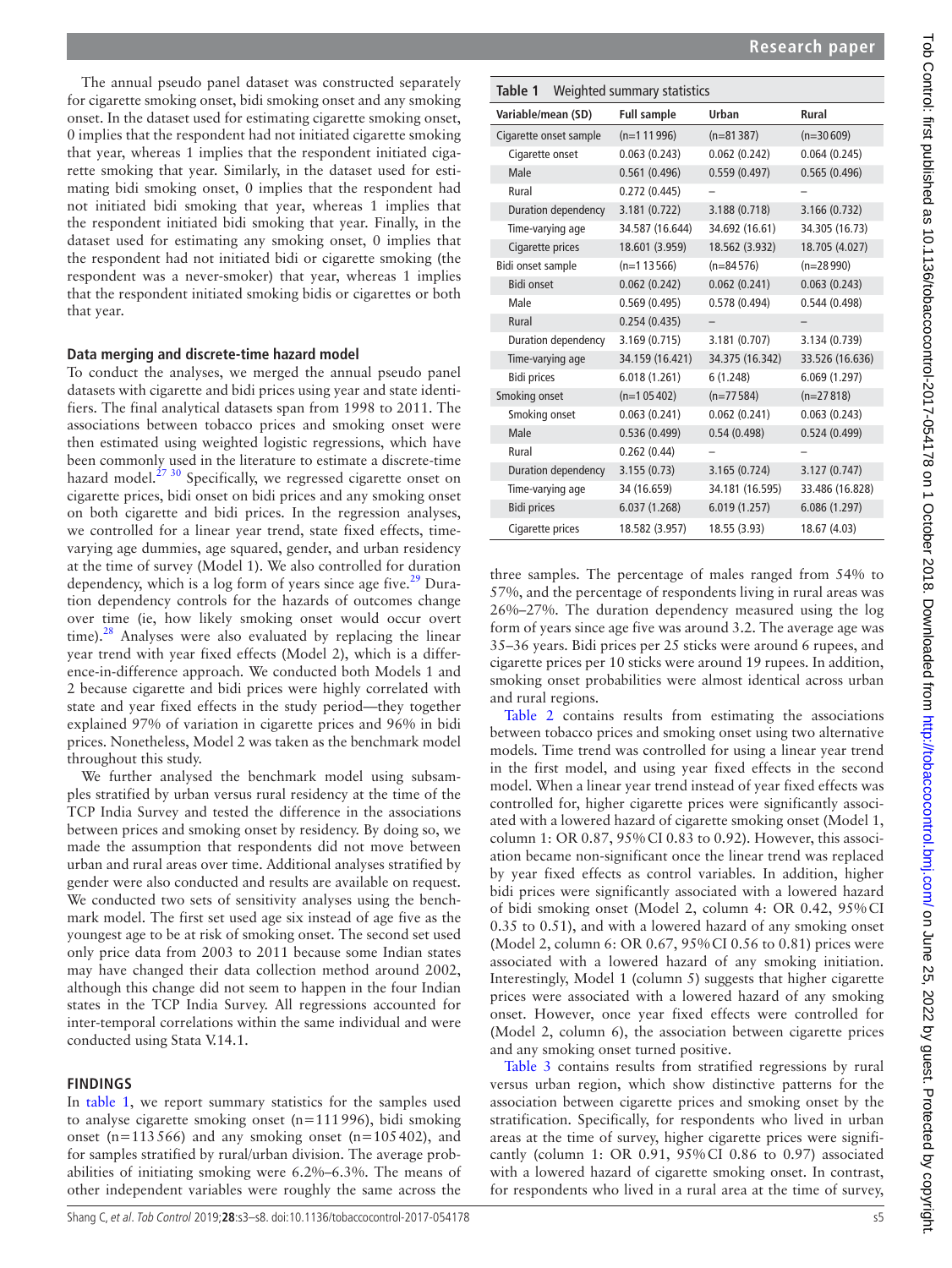|                                  | Cigarette smoking onset (n=111996)    |                                   | Bidi smoking onset (n=113566) |                                       | Any smoking onset (n=105402)         |                                       |  |
|----------------------------------|---------------------------------------|-----------------------------------|-------------------------------|---------------------------------------|--------------------------------------|---------------------------------------|--|
| Variable                         | (1)                                   | (2)                               | (3)                           | (4)                                   | (5)                                  | (6)                                   |  |
| Cigarette prices<br>(OR, 95% CI) | $0.87**$<br>$(0.83 \text{ to } 0.92)$ | 1.03<br>$(0.98 \text{ to } 1.08)$ | $\overline{\phantom{m}}$      |                                       | $0.87**$<br>$(0.83 \text{ to } 0.9)$ | $1.08**$<br>$(1.03 \text{ to } 1.13)$ |  |
| Bidi prices<br>(OR, 95% CI)      |                                       |                                   | -1                            | $0.42**$<br>$(0.35 \text{ to } 0.51)$ | $0.84*$<br>$(0.70 \text{ to } 1.02)$ | $0.67**$<br>$(0.56 \text{ to } 0.81)$ |  |
| Model 1: linear year trend       | Yes                                   | <b>No</b>                         | Yes                           | <b>No</b>                             | Yes                                  | <b>No</b>                             |  |
| Model 2: year effects            | No                                    | Yes                               | No                            | Yes                                   | No                                   | Yes                                   |  |

<span id="page-3-0"></span>**Table 2** The associations between tobacco prices and smoking onset

Weighted logistic regressions also controlled for duration dependency, time-varying age, age squared, gender, a dummy of residing in rural areas at the time of survey and state fixed effects. SEs were clustered to adjust for inter-temporal correlations within the same individual. Elasticity estimates for significant negative associations between cigarette prices and smoking onset are −2.4 (column 1) and −2.5 (column 5). Elasticity estimates for significant associations between bidi prices and smoking onset are −4.8 (column 4), −1.0 (column 5) and −2.2 (column 6).

 $*p<0.1$ ,  $*p<0.01$ .

†The logit regressions with a linear year trend did not converge.

higher cigarette prices were associated with an increased hazard of cigarette smoking onset (column 2: OR 1.35, 95%CI 1.19 to 1.53). For both urban and rural residents, higher bidi prices were associated with a lowered hazard of bidi smoking onset (column 3, urban: OR 0.27, 95%CI 0.22 to 0.34; column 4, rural: OR 0.64, 95%CI 0.41 to 1.00). Furthermore, cigarette prices were not significantly associated with any smoking onset in urban areas and positively associated with any smoking onset in rural areas (column 6: PR 1.34, 95%CI 1.2 to 1.5). Bidi prices were significantly associated with lowered hazards of smoking onset in both areas (column 5, urban: OR 0.54, 95%CI 0.43 to 0.68; column 6, rural: OR 0.69, 95%CI 0.46 to 1.02). Wald tests suggest that, for both urban and rural residents ([table](#page-3-1) 3, columns 5 and 6), the association between bidi prices and any smoking onset significantly differs from that between cigarette prices and any smoking onset  $(p<0.01)$ . Chow test results indicate that the associations between cigarette prices and smoking onset (cigarette smoking onset and any smoking onset) significantly differ by rural/urban division ( $p < 0.01$ ). In addition, the association between increasing bidis prices and lowered hazards of bidi smoking onset was greater for urban residents than for rural ones ( $p < 0.01$ ). Sensitivity analyses using an age six cut-off as the baseline for being at risk of smoking onset and using the price data from 2003 to 2011 both showed very similar results.

### **Discussion**

We estimated that higher bidi prices were significantly associated with lowered hazards of bidi smoking onset and smoking onset in general. Further, for urban residents in the four Indian states, higher cigarette prices were significantly associated with a lowered hazard of cigarette smoking onset. These findings

add to the evidence that increasing taxes and prices of tobacco products may reduce tobacco use onset in India. Kostova *et al.* suggest that increasing tobacco prices likely reduces smoking through reducing smoking onset in low-income to lower-income countries, including India, and through promoting quitting in upper middle-income countries.<sup>30</sup> Combined with evidence that prices were not significantly associated with quitting in India, $^{20}$  this study provides additional support to the mechanism discussed in Kostova *et al.* with regards to the differential impacts of increasing prices on smoking dynamics by countries' income levels.

Our results also suggest that, for urban residents at the time of survey, the negative association between bidi prices and bidi smoking onset appeared more pronounced than the association between cigarette prices and cigarette smoking onset. These findings indicate that bidi prices may have a greater impact on reducing smoking onset than cigarette prices. However, this pattern needs to be explained in the context of existing literature on the comparison between cigarette and bidi prices with regards to their effects in reducing smoking. Some earlier studies found that the effects of bidi prices on smoking appear to be greater than the effects of cigarette prices.<sup>11 14</sup> However, studies using more recent data suggest that cigarette taxes have a greater impact on reducing smoking and that cigarettes have been displacing bidis in recent years.<sup>15 18 19</sup> Given that we used historical price data from 1998 to 2011 linked with retrospective information on smoking initiation, it is not surprising that the associations between bidi prices and smoking onset were found to be greater than the associations between cigarette prices and smoking onset. In addition, because bidi prices have been much cheaper than cigarette prices, they may play a bigger role in smoking onset.

<span id="page-3-1"></span>

| Table 3<br>The associations between tobacco prices and smoking onset, by urban versus rural division |                                       |                                        |                                       |                                      |                                        |                                      |  |  |
|------------------------------------------------------------------------------------------------------|---------------------------------------|----------------------------------------|---------------------------------------|--------------------------------------|----------------------------------------|--------------------------------------|--|--|
|                                                                                                      | <b>Cigarette smoking onset</b>        |                                        | <b>Bidi smoking onset</b>             |                                      | Any smoking onset                      |                                      |  |  |
| Variable                                                                                             | (1)                                   | (2)                                    | (3)                                   | (4)                                  | (5)                                    | (6)                                  |  |  |
| Residence at the time of survey                                                                      | Urban (n=81 387)                      | Rural<br>$(n=30609)$                   | Urban<br>$(n=84576)$                  | Rural<br>$(n=28990)$                 | Urban<br>$(n=77584)$                   | Rural<br>$(n=27818)$                 |  |  |
| Cigarette prices (OR, 95% CI)                                                                        | $0.91**$<br>$(0.86 \text{ to } 0.97)$ | $1.35***$<br>$(1.19 \text{ to } 1.53)$ |                                       |                                      | 0.98<br>$(0.92 \text{ to } 1.03)$      | $1.34**$<br>$(1.2 \text{ to } 1.5)$  |  |  |
| Bidi prices (OR, 95% CI)                                                                             |                                       |                                        | $0.27**$<br>$(0.22 \text{ to } 0.34)$ | $0.64*$<br>$(0.41 \text{ to } 1.01)$ | $0.54***$<br>$(0.43 \text{ to } 0.68)$ | $0.69*$<br>$(0.46 \text{ to } 1.02)$ |  |  |

Weighted logistic regressions also controlled for time-varying age, age squared, gender, year fixed effects, and state fixed effects. SEs were clustered to adjust for inter-temporal correlations within the same individual. Elasticity estimate for the significant negative association between cigarette prices and smoking onset is −1.5 (column 1). Elasticity estimates for significant negative associations between bidi prices and smoking onset are −7.3 (column 3), −2.5 (column 4), 3.5 (column 5) and −2.1 (column 6).  $*p<0.1$ ,  $*p<0.01$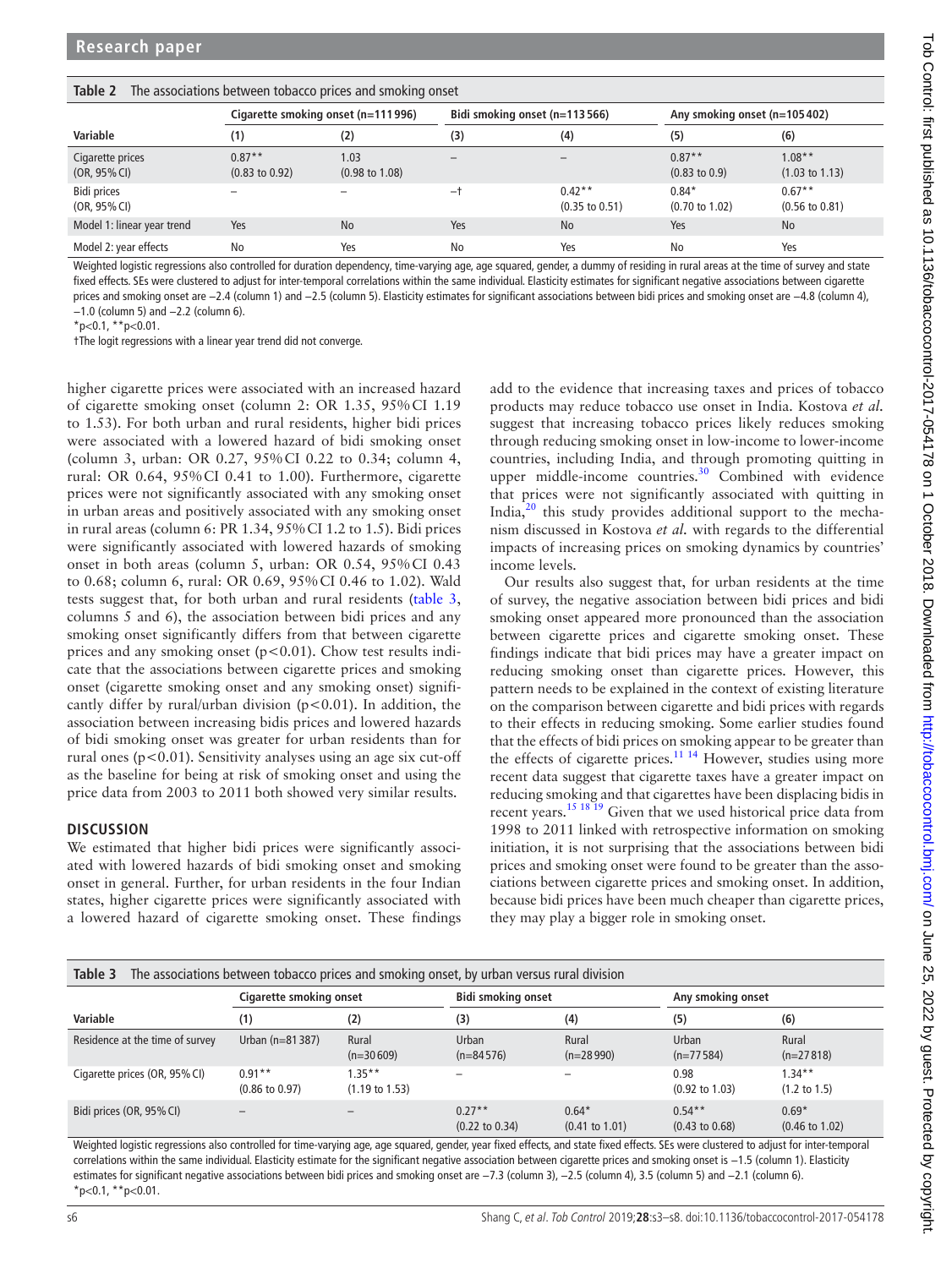Previous studies also suggest that tobacco use and price effects in India may differ by socioeconomic status.<sup>12 13</sup> 18 Selvaraj *et al.* found that the price effects on tobacco use were greater for poorer groups.[12](#page-5-12) Therefore, we conducted stratified analyses by rural versus urban division. Unlike previous studies, we found that the negative associations between higher tobacco prices and lowered hazards of smoking onset were greater among urban residents than among rural residents. In fact, for rural respondents at the time of survey, cigarette prices were positively associated with smoking onset.

There are several potential explanations. First, rural respondents in the TCP survey came from rural districts close to cities. With a growing economy, smokers may become more likely to initiate with cigarettes despite higher cigarette prices compared with bidi prices. There are studies documenting that cigarettes have been displacing bidis in recent years, which also support this hypothesis.<sup>18 19</sup> Second, we could not observe migration between rural and urban divisions in the survey data and assumed that respondents never moved during the study period. This assumption may be violated and thus lead to biased estimates if people who smoked became poor and as a result moved from urban to poorer rural districts. Third, we used price data collected from major cities, which may differ from the prices in rural areas and lead to biased estimates.

Our results also add to the literature on the association between tobacco prices and smoking onset in low-income and middle-income countries. Three recent studies investigated the effects of increasing tobacco prices on smoking onset in South Africa, Argentina, and Vietnam, respectively.<sup>[26 27 31](#page-5-20)</sup> Two of those studies used national-level prices over time in the analyses and could not control for the time trend of tobacco use behaviours and tobacco control actions.<sup>26 31</sup> Nonetheless, they found that increasing prices significantly reduce smoking onset, with a price elasticity for onset hazards ranging from −0.4 to −0.9. Unlike those studies, our study employed within-state price variation over time in India to evaluate the relationship between prices and smoking onset, and thus was able to tease out the common time trend and state-level time-invariant sentiment towards tobacco control and tobacco use. Our findings suggest greater price elasticity estimates for onset hazards, which centred on a range from −1.5 to −2.5. The magnitude of these elasticity estimates are large but comparable to another study that also used local-level prices in Vietnam to identify the price impacts on smoking onset. $^{27}$  $^{27}$  $^{27}$ 

This study does not identify the causal impact of prices on smoking onset because it lacks a clean source of quasi-experimental variation in bid prices. However, there is suggestive evidence that the results are not due to market-level simultaneity between demand and bidi prices. According to Jha *et al.*, [19](#page-5-21) the bidi industry has a large number of small manufacturers and none of these manufacturers took more than 5% of the market share. To the extent the bidi market approximates a competitive market with constant marginal cost, bidi prices are not endogenous due to market-level simultaneity. Other sources of econometric endogeneity cannot be ruled out and might still lead to spurious associations between prices and smoking onset. The association between bidi prices was robust to clustering at the state level and the additional control of state-specific year trends (online [supplementary appendix table\)](https://dx.doi.org/10.1136/tobaccocontrol-2017-054178). An important caveat is that the small number of states creates difficult chal-lenges for statistical inference.<sup>[32](#page-5-22)</sup> Finally, although smokeless tobacco users were considered together with non-tobacco users in the analyses, the prices of smokeless tobacco may

not bias the results because different tobacco products in India have distinct markets.[13 19](#page-5-10)

Similar to many other studies, this study is subject to several limitations. First, the TCP India Survey did not contain information of smoking onset for respondents who were no longer smokers at the time of survey. Second, ages at smoking onset were self-reported and may contain recall errors. The reported onset ages also appear to be heaping at certain ages such as 10, 15, 20 and 25. Third, the TCP India Survey is not nationally representative and we cannot infer the population-level effects of increasing prices on smoking onset. Because there were only four states in the survey, we could not adjust for inter-temporal correlations among respondents who lived in the same state. The results may be subject to omitted variable bias, such as timevarying tobacco control sentiment and preferences for tobacco. In addition, price data were collected from major cities and may not reflect tobacco prices in rural areas. Lastly, this study relies on several assumptions (e.g., respondents never moved between rural and urban areas) and violation of these assumptions may lead to biased estimates.

In sum, we found that increasing cigarette and bidi prices were significantly associated with lowered hazards of smoking onset in four Indian states, particularly among urban residents. Among rural residents who lived near cities in those states, increasing bidi prices were significantly associated with lowered hazards of smoking onset. However, we also found that cigarette prices were positively associated with the hazards of smoking onset among rural residents, which may be a result of cigarettes replacing bidis in the rural districts. Under the new regime of a central GST system, policymakers

## **What this paper adds**

### **What is already known on this subject**

- ► Increasing tobacco prices reduce tobacco demand in India.
- ► These price effects tend to differ by socioeconomic status.

## **What important gaps in knowledge exist on this topic**

- ► To our knowledge, very few studies examined how bidi and cigarette prices were associated with smoking onset in India.
- ► There is lack of evidence on how price effects on smoking onset differ by products and by socioeconomic status.

## **What this paper adds**

- ► Our study provides empirical evidence on the associations between cigarette and bidi prices and smoking onset in four Indian states, and how these effects differ by rural versus urban division.
- $\triangleright$  We found that increasing cigarette and bidi prices significantly reduced smoking onset among urban residents in four Indian states.
- ► Higher bidi prices were significantly associated with a lowered hazard of bidi smoking onset.
- ► Higher cigarette prices were significantly associated with a lowered hazard of cigarette smoking onset among urban residents.
- ► The association between increasing bidis prices and lowered hazards of bidi smoking onset was greater for urban residents than for rural ones.
- ► Under the new regime of a central goods and service system, policymakers may need to raise the prices of tobacco products at the lower-priced end such as bidis to curb smoking onset.